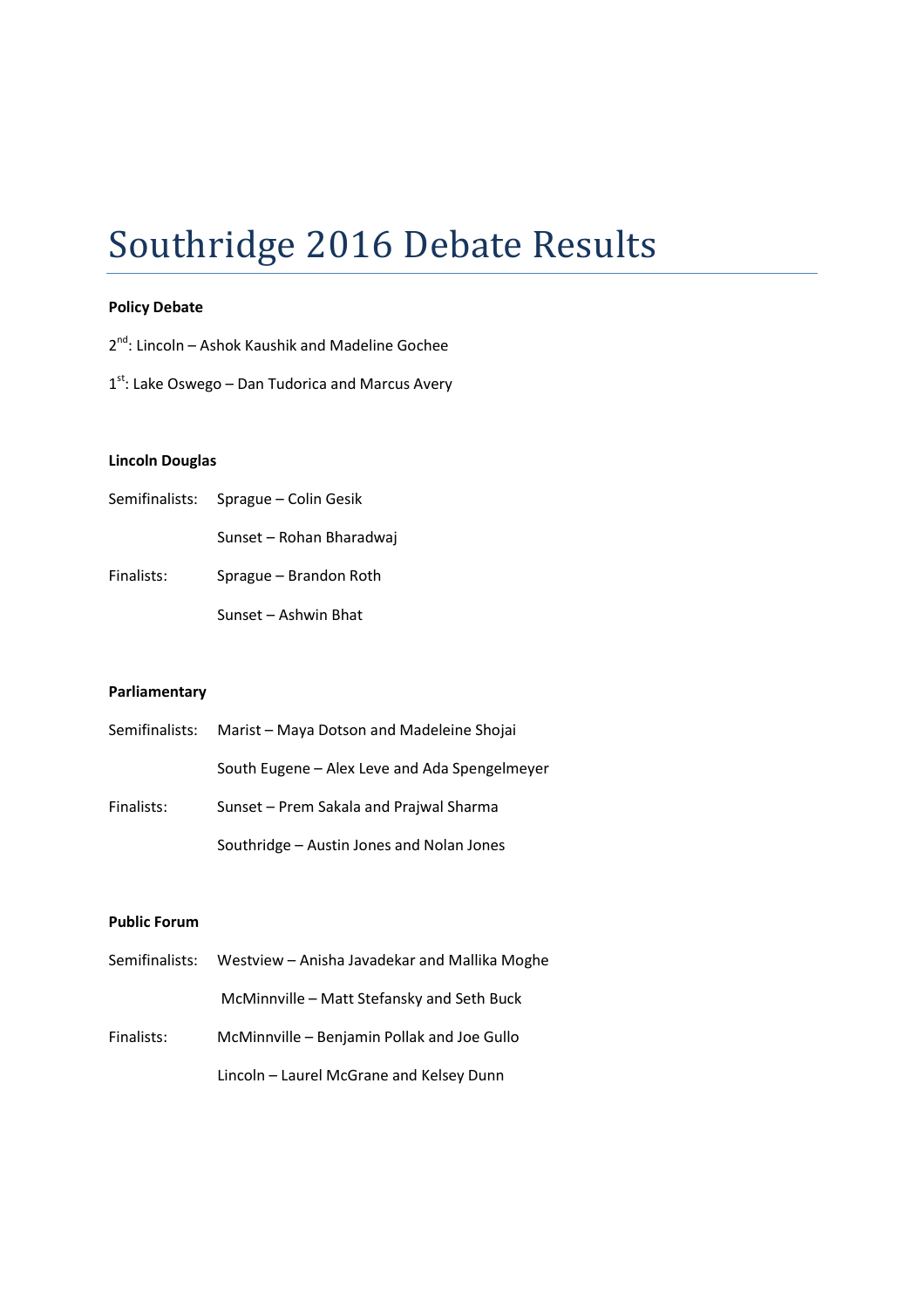|                                                     | ROUND 1                                   | <b>ROUND 2</b>                                 | <b>ROUND 3</b>                            |                                                         |
|-----------------------------------------------------|-------------------------------------------|------------------------------------------------|-------------------------------------------|---------------------------------------------------------|
| AE-Cleveland KC<br>AE-Cleveland<br>Gwen Kaliszewski | Neg<br>L<br>LincolWS<br>Curry Mich<br>27  | <b>AFF</b><br>L<br>LincolKG<br>Lowe Eric<br>28 | AFF<br>L<br>LincolBW<br>Sprengelme<br>23  | 154.00<br>$0 - 3$<br>5<br>27.00<br>78.00                |
| Natalie Cheechov                                    | 26                                        | 28                                             | 22                                        | 26.00<br>76.00                                          |
| AK-Lake Oswego JL<br>AK-Lake Oswego<br>Laura Jiang  | L<br>Neg<br>LincolKG<br>Kojenov Vi<br>27  | W<br>Neg<br>LincolBW<br>Curry Mich<br>28       | L<br>AFF<br>LincolWS<br>Agre Benja<br>22  | 156.00<br>$1 - 2$<br>5<br>27.00<br>77.00                |
| Alex Li                                             | 28                                        | 29                                             | 22                                        | 28.00<br>79.00                                          |
| AK-Lake Oswego TA<br>AK-Lake Oswego                 | W<br><b>AFF</b><br>LincolBW<br>Lowe Eric  | W<br>Neg<br>LincolWS<br>Sprengelme             | W<br>Neg<br>LincolKG<br>Curry Mich        | 175.00<br>$3-0$<br>5<br>1st Seed                        |
| Dan Tudorica<br>Marcus Avery                        | 29<br>29                                  | 28<br>29                                       | 30<br>30                                  | $29.00$ 2nd Spkr<br>87.00<br>88.00<br>29.00 1st Spkr    |
| AL-Lincoln BW<br>AL-Lincoln                         | L<br>Neg<br>Lake OTA<br>Lowe Eric         | L<br><b>AFF</b><br>Lake OJL<br>Curry Mich      | W<br>Neg<br>ClevelKC<br>Sprengelme        | 166.00<br>$1 - 2$<br>4<br>4th Seed                      |
| <b>Belle Butler</b><br>Cedric Wong                  | 28<br>28                                  | 27<br>28                                       | 27<br>28                                  | 27.00<br>82.00<br>84.00<br>28.00                        |
| AL-Lincoln KG<br>AL-Lincoln                         | W<br>AFF<br>Lake OJL<br>Kojenov Vi        | W<br>Neg<br>ClevelKC<br>Lowe Eric              | L<br><b>AFF</b><br>Lake OTA<br>Curry Mich | 171.00<br>$2 - 1$<br>4<br>2nd Seed                      |
| Ashok Kaushik<br>Madeline Gochee                    | 29<br>30                                  | 26<br>26                                       | 30<br>30                                  | 29.00<br>4th Spkr<br>85.00<br>$30.00$ 3rd Spkr<br>86.00 |
| AL-Lincoln WS<br>AL-Lincoln                         | W<br><b>AFF</b><br>ClevelKC<br>Curry Mich | L<br><b>AFF</b><br>Lake OTA<br>Sprengelme      | W<br>Neg<br>Lake OJL<br>Agre Benja        | 154.00<br>$2 - 1$<br>$\overline{4}$<br>3rd Seed         |
| Joe Schlechter<br><b>Kate Weeks</b>                 | 28<br>29                                  | 26<br>27                                       | 22<br>22                                  | 26.00<br>76.00<br>78.00<br>27.00                        |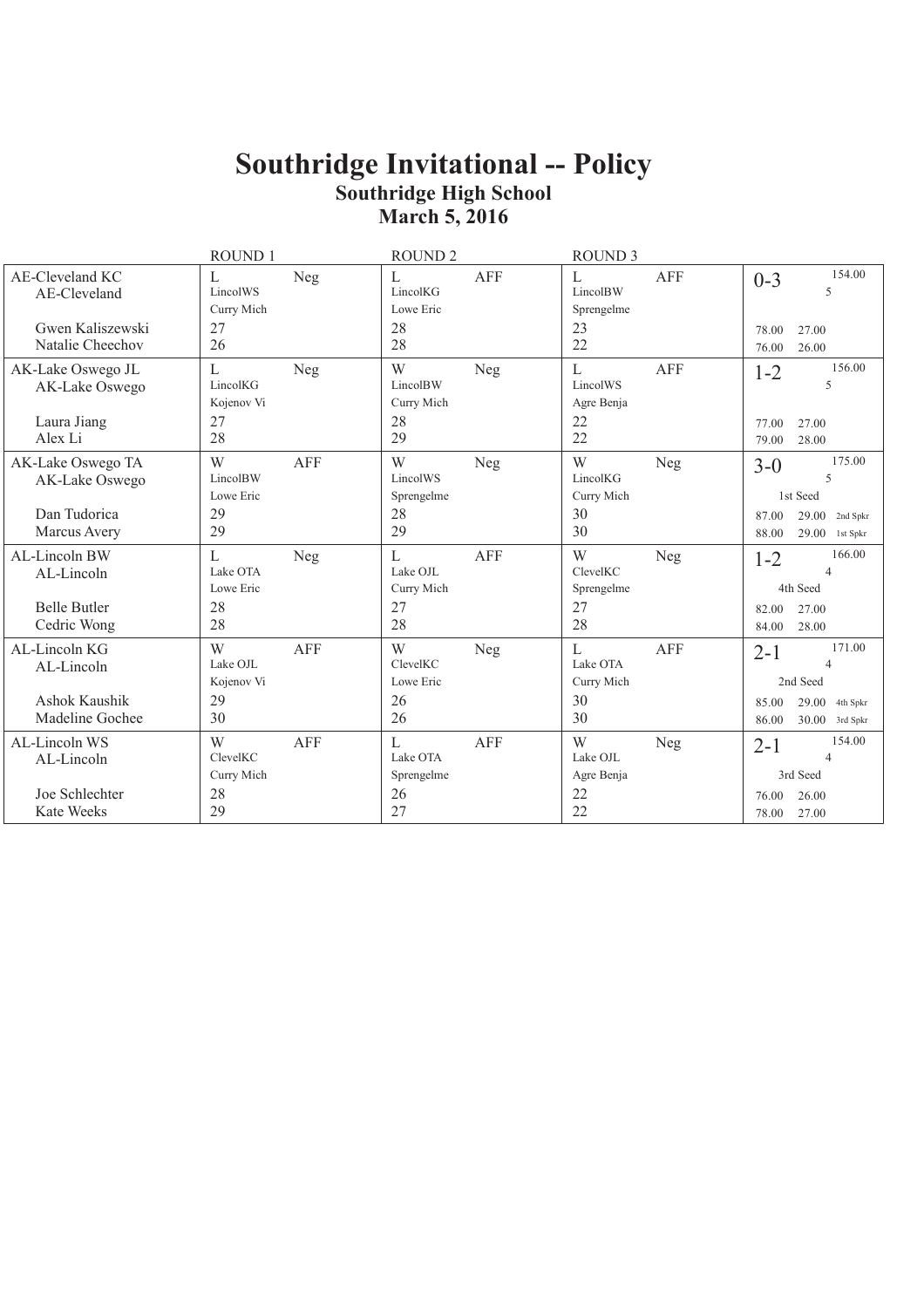|                                                                            | ROUND 1                                         |            | <b>ROUND 2</b>                                          |            | <b>ROUND 3</b>                                   |             |                           |                                  |
|----------------------------------------------------------------------------|-------------------------------------------------|------------|---------------------------------------------------------|------------|--------------------------------------------------|-------------|---------------------------|----------------------------------|
| AA-Beaverton H<br>AA-Beaverton<br>Evan Hunter                              | W<br>Lake OG<br>Kaushik An<br>29                | Neg        | W<br>Cleve H<br>Campos-Dav<br>28                        | AFF        | L<br>Sunset <sub>B1</sub><br>Lantz Eric<br>27    | Neg         | $2 - 1$<br>84.00          | 84.00<br>4<br>28.00              |
| AD-Clackamas G<br>AD-Clackamas<br><b>Sydney Groves</b>                     | W<br>28                                         | <b>Bye</b> | L<br>Lake OP<br>Iach Loren<br>27                        | Neg        | L<br>LincolnH<br>Rigert Tre<br>29                | <b>AFF</b>  | $1 - 2$<br>84.00          | 84.00<br>6<br>28.00              |
| AE-Cleveland H<br>AE-Cleveland<br>Henry Harding                            | W<br>SouthrL<br>Garg Manoj<br>28                | AFF        | L<br>Beav H<br>Campos-Dav<br>28                         | Neg        | L<br>WestvJ<br>Morgan-Ste<br>28                  | Neg         | $1 - 2$<br>84.00          | 84.00<br>5<br>28.00              |
| AE-Cleveland S<br>AE-Cleveland<br>Glen Skahill                             | W<br>Hood R<br>Moore Lace<br>29                 | AFF        | $\mathbf L$<br>Sunset <sub>B2</sub><br>Meade Alys<br>28 | Neg        | W<br>Lake OP<br>Chen Yanwe<br>29                 | <b>AFF</b>  | $2 - 1$<br>86.00          | 86.00<br>6<br>29.00 4th Spkr     |
| AH-Hood River R<br>AH-Hood River<br>Soren Rajani                           | L<br>Cleve S<br>Moore Lace<br>27                | Neg        | L<br>LincolnC<br>Patwardhan<br>23                       | <b>AFF</b> | W<br>25                                          | <b>Bye</b>  | $1 - 2$                   | 75.00<br>5<br>25.00              |
| AH-Hood River T<br>AH-Hood River                                           | L<br>Sunset <sub>B2</sub><br>Zheng Guow         | AFF        | W                                                       | Bye        | L<br>SouthrL<br>Moore Lace                       | Neg         | 75.00<br>$1 - 2$          | 75.00<br>6                       |
| Darrian Thomas<br>AJ-Junction City B<br>AJ-Junction City                   | 22<br>L<br>Sunset <sub>B1</sub><br>Apte Vinee   | AFF        | 25<br>W<br>Lake OG<br>Zheng Guow                        | Neg        | 28<br>W<br>LincolnC<br>Tang Cheye                | Neg         | 75.00<br>$2 - 1$          | 25.00<br>82.00<br>4              |
| <b>Tanner Barth</b><br>AK-Lake Oswego G<br>AK-Lake Oswego<br>Gabe Graville | 27<br>$\mathbf L$<br>Beav H<br>Kaushik An<br>28 | <b>AFF</b> | 27<br>$\mathbf L$<br>$JCHS$ $\bf B$<br>Zheng Guow<br>23 | <b>AFF</b> | 28<br>$\mathbf{L}$<br>SouthrH<br>Liu Kathy<br>25 | Neg         | 82.00<br>$0 - 3$<br>76.00 | 27.00<br>76.00<br>5<br>25.00     |
| AK-Lake Oswego P<br>AK-Lake Oswego<br>Min Park                             | W<br>WestvY<br>Moore Lace<br>28                 | Neg        | W<br>Clack G<br>Iach Loren<br>27                        | <b>AFF</b> | L<br>Cleve S<br>Chen Yanwe<br>29                 | <b>Neg</b>  | $2 - 1$<br>84.00          | 84.00<br>$\overline{4}$<br>28.00 |
| AK-Lake Oswego S<br>AK-Lake Oswego<br>Radhika Subrahmanyan                 | L<br>SpragueG<br>Lantz Eric<br>24               | AFF        | W<br>SouthrH<br>Garg Manoj<br>27                        | <b>Neg</b> | W<br>SpragueM<br>Running Ty<br>28                | Neg         | $2 - 1$<br>79.00          | 79.00<br>5<br>27.00              |
| AL-Lincoln C<br>AL-Lincoln<br>Orion Cleaver                                | L<br>SpragueR<br>Lantz Eric<br>25               | AFF        | W<br>Hood R<br>Patwardhan<br>29                         | Neg        | $\mathbf L$<br><b>JCHS B</b><br>Tang Cheye<br>25 | ${\rm AFF}$ | $1 - 2$<br>79.00          | 79.00<br>5<br>25.00              |
| AL-Lincoln H<br>AL-Lincoln                                                 | W<br>SouthrH<br>Zheng Guow                      | AFF        | L<br>SunsetB1<br>Walsh Cour                             | Neg        | W<br>Clack G<br><b>Rigert Tre</b>                | Neg         | $2 - 1$                   | 84.00<br>5                       |
| Jonathan Huang                                                             | 28                                              |            | 26                                                      |            | 30                                               |             | 84.00 28.00               |                                  |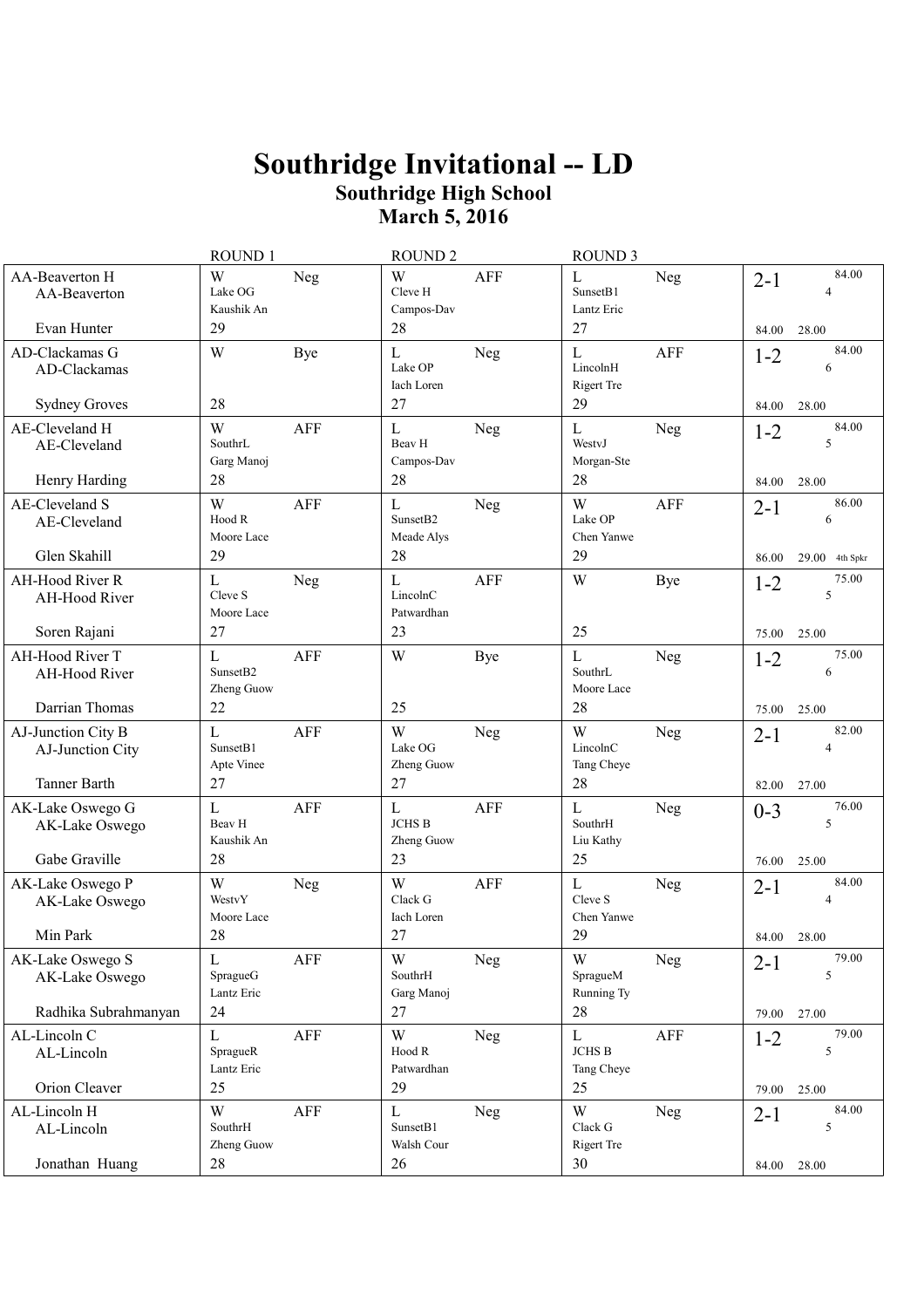|                                                              | ROUND 1                                       | <b>ROUND 2</b>                                       | <b>ROUND 3</b>                                 |                                                                  |
|--------------------------------------------------------------|-----------------------------------------------|------------------------------------------------------|------------------------------------------------|------------------------------------------------------------------|
| AW-Southridge G<br>AW-Southridge                             | W<br>Neg<br>WestyL<br>Garg Manoj              | W<br>Neg<br>SpragueM<br>Crawford R                   | L<br>AFF<br>SpragueG<br>Haas Eliza             | 81.00<br>$2 - 1$<br>6                                            |
| Arian Ghorbani                                               | 27                                            | 28                                                   | 26                                             | 81.00<br>27.00                                                   |
| AW-Southridge H<br>AW-Southridge                             | $\mathbf L$<br>Neg<br>LincolnH<br>Zheng Guow  | $\mathbf L$<br><b>AFF</b><br>Lake OS<br>Garg Manoj   | W<br><b>AFF</b><br>Lake OG<br>Liu Kathy        | 78.00<br>$1 - 2$<br>$\overline{A}$                               |
| Vienyen Hopham                                               | 26                                            | 24                                                   | 28                                             | 78.00<br>26.00                                                   |
| AW-Southridge L<br>AW-Southridge<br>Belinda Li               | L<br>Neg<br>Cleve H<br>Garg Manoj<br>27       | L<br>AFF<br>WestvL<br>Steiner Do<br>28               | W<br>AFF<br>Hood T<br>Moore Lace<br>28         | 83.00<br>$1 - 2$<br>$\overline{4}$<br>83.00<br>28.00             |
| AZ-Sprague G<br>AZ-Sprague<br>Colin Gesik                    | W<br>Neg<br>Lake OS<br>Lantz Eric<br>27       | W<br><b>AFF</b><br>Sunset V<br>Amo Dylan<br>29       | W<br>Neg<br>SouthrG<br>Haas Eliza<br>28        | 84.00<br>$3 - 0$<br>$\overline{4}$<br>3rd Seed<br>84.00<br>28.00 |
| AZ-Sprague M<br>AZ-Sprague                                   | W<br>Neg<br>Sunset V<br>Apte Vinee            | $\mathbf{L}$<br><b>AFF</b><br>SouthrG<br>Crawford R  | L<br>AFF<br>Lake OS<br>Running Ty              | 76.00<br>$1 - 2$<br>$\overline{4}$                               |
| <b>Ramon Martinez</b>                                        | 27                                            | 25                                                   | 24                                             | 25.00<br>76.00                                                   |
| AZ-Sprague R<br>AZ-Sprague                                   | W<br>Neg<br>LincolnC<br>Lantz Eric            | W<br>AFF<br>WestyJ<br>Haas Eliza                     | L<br>Neg<br>Sunset <sub>B2</sub><br>Griffiths  | 88.00<br>$2 - 1$<br>6<br>4th Seed                                |
| <b>Brandon Roth</b>                                          | 28                                            | 30                                                   | 30                                             | 30.00 1st Spkr<br>88.00                                          |
| <b>BB-Sunset Bhar</b><br><b>BB-Sunset</b><br>Rohan Bharadwaj | W<br>Neg<br>Hood T<br>Zheng Guow<br>29        | W<br><b>AFF</b><br>Cleve S<br>Meade Alys<br>29       | W<br><b>AFF</b><br>SpragueR<br>Griffiths<br>29 | 87.00<br>$3-0$<br>5<br>1st Seed<br>29.00<br>87.00<br>2nd Spkr    |
| <b>BB-Sunset Bhat</b><br><b>BB-Sunset</b><br>Ashwin Bhat     | W<br>Neg<br><b>JCHS B</b><br>Apte Vinee<br>29 | W<br><b>AFF</b><br>LincolnH<br>Walsh Cour<br>28      | W<br>AFF<br>Beav H<br>Lantz Eric<br>29         | 86.00<br>$3-0$<br>6<br>2nd Seed<br>29.00<br>86.00<br>3rd Spkr    |
| <b>BB-Sunset G</b><br><b>BB-Sunset</b><br>Rajit Garg         | L<br>Neg<br>WestyJ<br>Kaushik An<br>28        | W<br><b>AFF</b><br>WestvY<br><b>Breazile S</b><br>26 | L<br>Neg<br>WestvL<br>Siegman De<br>24         | 78.00<br>$1 - 2$<br>5<br>78.00<br>26.00                          |
|                                                              |                                               |                                                      |                                                | 79.00                                                            |
| <b>BB-Sunset V</b><br><b>BB-Sunset</b>                       | AFF<br>L<br>SpragueM<br>Apte Vinee            | L<br><b>Neg</b><br>SpragueG<br>Amo Dylan             | L<br><b>Neg</b><br>WestvY<br>Lowry Sull        | $0 - 3$<br>5                                                     |
| Aditya Venigalla                                             | 26                                            | 27                                                   | 26                                             | 26.00<br>79.00                                                   |
| <b>BD-Westview J</b><br><b>BD-Westview</b>                   | W<br>AFF<br>Sunset G<br>Kaushik An            | L<br>Neg<br>SpragueR<br>Haas Eliza                   | W<br>AFF<br>Cleve H<br>Morgan-Ste              | 85.00<br>$2 - 1$<br>$\overline{4}$                               |
| Aditya Jain                                                  | 28                                            | 28                                                   | 29                                             | 28.00<br>85.00                                                   |
| <b>BD-Westview L</b><br><b>BD-Westview</b>                   | L<br>AFF<br>SouthrG<br>Garg Manoj             | W<br><b>Neg</b><br>SouthrL<br>Steiner Do             | W<br>AFF<br>Sunset G<br>Siegman De             | 80.00<br>$2-1$<br>$\overline{4}$                                 |
| Bryan Lee                                                    | 25                                            | 28                                                   | 27                                             | 80.00 27.00                                                      |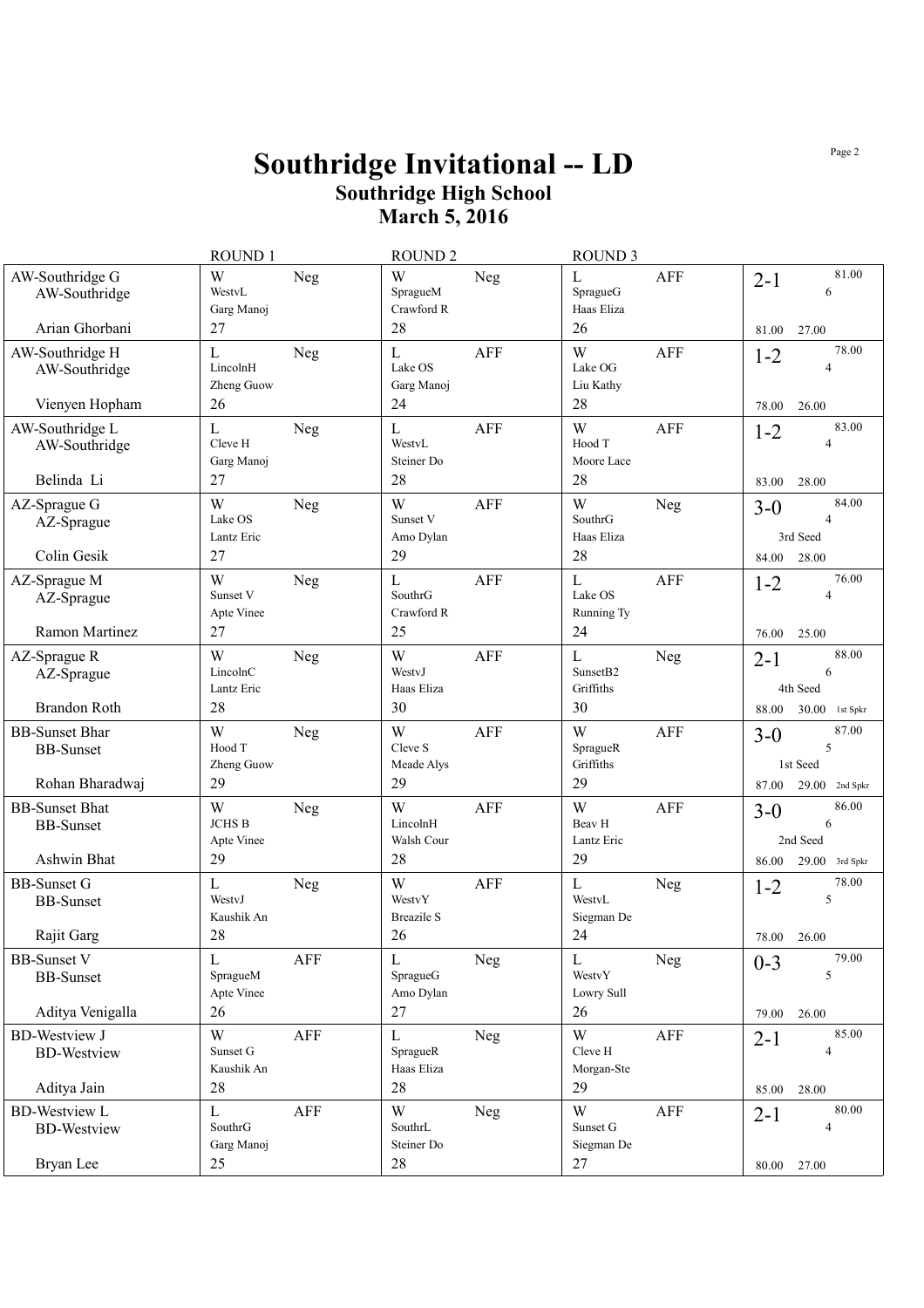|                      | ROUND.     |     | <b>ROUND2</b>     |     | ROUND <sub>3</sub> |     |       |       |
|----------------------|------------|-----|-------------------|-----|--------------------|-----|-------|-------|
| <b>BD-Westview Y</b> |            | AFF | ∸                 | Neg | W                  | AFF | $-2$  | 82.00 |
| <b>BD-Westview</b>   | Lake OP    |     | Sunset G          |     | Sunset V           |     |       |       |
|                      | Moore Lace |     | <b>Breazile S</b> |     | Lowry Sull         |     |       |       |
| Louis Ye             | 25         |     | 28                |     | 29                 |     | 82.00 | 28.00 |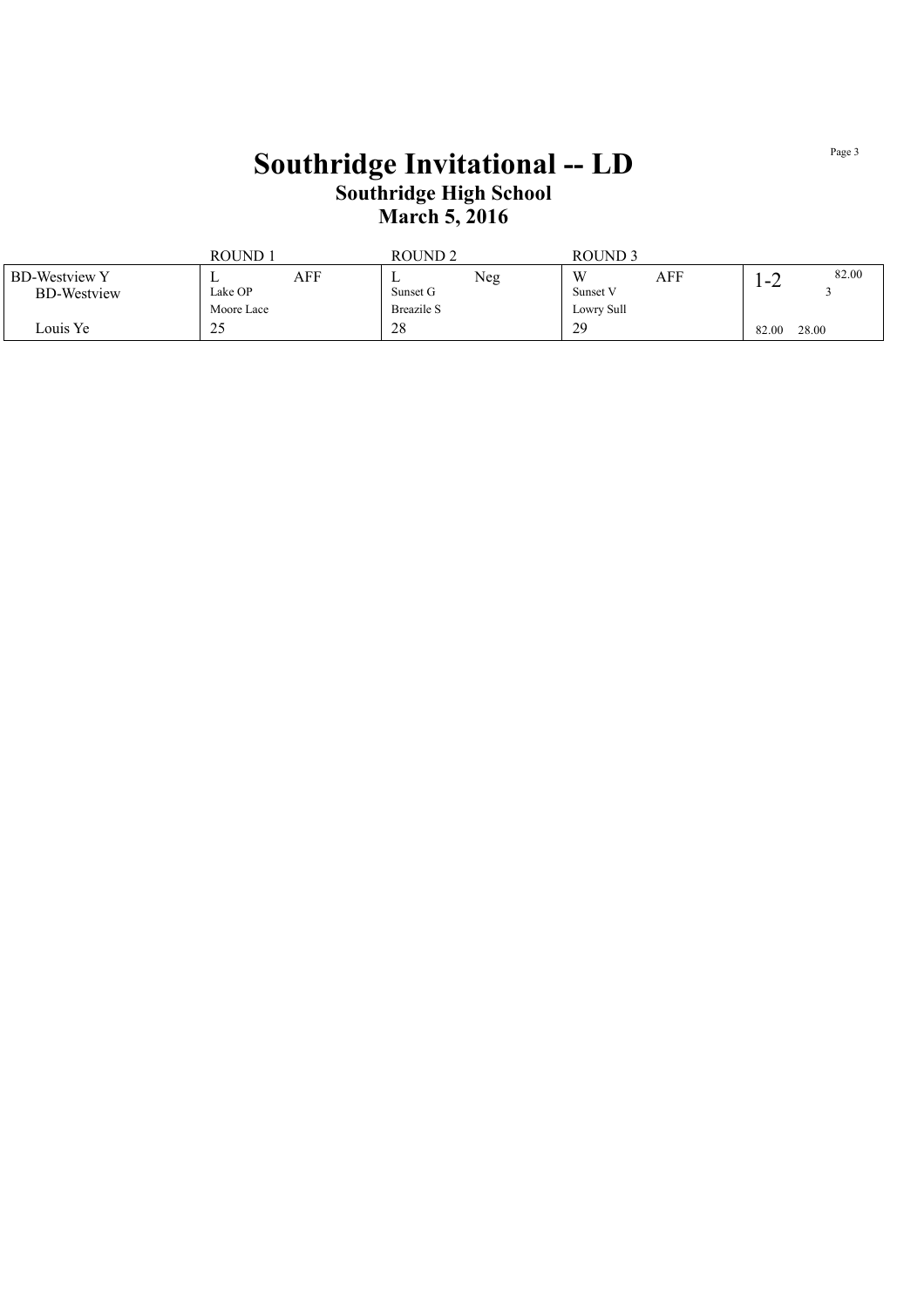## **Division: LD**

| 1 BB-Sunset Bhar (Rohan Bharadwaj) |           |
|------------------------------------|-----------|
|                                    |           |
|                                    |           |
|                                    |           |
|                                    | Sprague R |
|                                    |           |
|                                    |           |
|                                    |           |
|                                    |           |
| 4 AZ-Sprague R (Brandon Roth)      |           |
|                                    |           |
|                                    |           |
|                                    |           |
|                                    |           |
|                                    |           |
|                                    |           |
|                                    |           |
|                                    |           |
| 2 BB-Sunset Bhat (Ashwin Bhat)     |           |
|                                    |           |
|                                    |           |
|                                    |           |
|                                    | SunsetB1  |
|                                    |           |
|                                    |           |
|                                    |           |
|                                    |           |
| 3 AZ-Sprague G (Colin Gesik)       |           |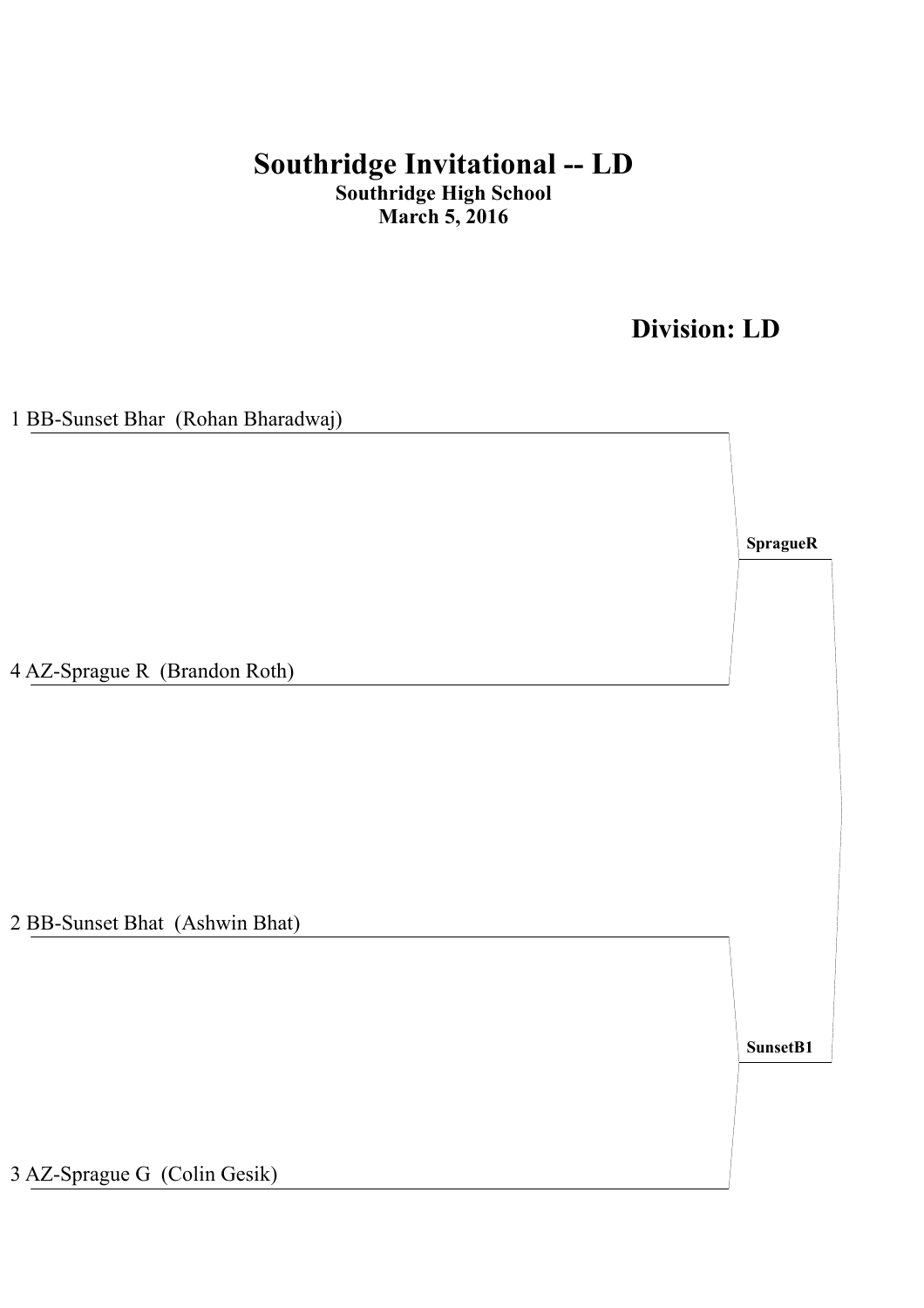|                                                                              | ROUND 1                                                    | <b>ROUND 2</b>                                                          | <b>ROUND 3</b>                                                    |                                                            |
|------------------------------------------------------------------------------|------------------------------------------------------------|-------------------------------------------------------------------------|-------------------------------------------------------------------|------------------------------------------------------------|
| <b>AA-Beaverton WW</b><br>AA-Beaverton<br>Elana Welter<br><b>Riley Wolfe</b> | W<br><b>AFF</b><br>SpraguSM<br>Weinberg B<br>28<br>29      | L<br>Neg<br>LincolSS<br>Mathieson<br>29<br>29                           | W<br><b>AFF</b><br>BlanchNN<br>Kojenov Vi<br>25<br>26             | 166.00<br>$2 - 1$<br>4<br>82.00<br>28.00<br>84.00<br>29.00 |
| AB-Blanchet NN<br>AB-Blanchet<br>Aneesh Namburi                              | W<br><b>AFF</b><br>SouthrLG<br>Tattersfie<br>25            | $\mathbf L$<br><b>AFF</b><br><b>SunsetSS</b><br><b>Ballas</b> Eri<br>23 | $\mathbf{L}$<br><b>Neg</b><br><b>BeaverWW</b><br>Kojenov Vi<br>24 | 147.00<br>$1 - 2$<br>6                                     |
| Nikhil Namburi                                                               | 25                                                         | 25                                                                      | 25                                                                | 72.00<br>24.00<br>25.00<br>75.00                           |
| AB-Blanchet NS<br>AB-Blanchet                                                | $\mathbf L$<br><b>AFF</b><br>SEug WV<br>Ballas Eri<br>23   | $\mathbf L$<br>Neg<br>Hood RR<br>Strecker C<br>22                       | W<br><b>Bye</b><br>22.5                                           | 139.50<br>$1 - 2$<br>3                                     |
| Ben Nguyen<br>Carson Sweeney                                                 | 26                                                         | 22                                                                      | 24                                                                | 67.50<br>22.50<br>24.00<br>72.00                           |
| AD-Clackamas GW<br>AD-Clackamas<br>Luke Geist                                | $\mathbf{L}$<br><b>AFF</b><br>LincolSS<br>Haas Eliza<br>24 | $\mathbf L$<br>Neg<br>SpraguSM<br>Kojenov Vi<br>26                      | $\mathbf{L}$<br><b>Neg</b><br>Neah-KMR<br>Clark Jenn<br>25        | 147.00<br>$0 - 3$<br>75.00<br>25.00                        |
| Nelson Wong                                                                  | 24                                                         | 24                                                                      | 24                                                                | 24.00<br>72.00                                             |
| AE-Cleveland GK<br>AE-Cleveland                                              | $\mathbf{L}$<br>Neg<br>MaristDL<br>Meade Alys              | W<br>Neg<br><b>SunsetPH</b><br>Devulapall                               | W<br>AFF<br>LincolBL<br>Conner Jen                                | 167.00<br>$2 - 1$<br>5                                     |
| Eli Godleske<br>Theo Karlsen                                                 | 29<br>28                                                   | 24<br>29                                                                | 28<br>29                                                          | 81.00<br>28.00<br>86.00<br>29.00                           |
| AE-Cleveland SK<br>AE-Cleveland                                              | L<br>Neg<br>SunsetSS<br>Amo Dylan<br>27                    | W<br><b>AFF</b><br>WestviDN<br>Miller Jas<br>29                         | W<br><b>Neg</b><br>SouthrLG<br>Lawlor Jen<br>29                   | 172.00<br>$2 - 1$<br>6                                     |
| Quinn Samoulidis<br>Mathias Knight                                           | 29                                                         | 29                                                                      | 29                                                                | 29.00<br>85.00<br>87.00<br>$29.00$ 2nd Spkr                |
| AH-Hood River RR<br>AH-Hood River                                            | $\mathbf{L}$<br><b>Neg</b><br>WestviNS<br>Backman St       | W<br><b>AFF</b><br><b>BlanchNS</b><br>Strecker C                        | $\mathbf L$<br><b>Neg</b><br>WestviDN<br>Patwardhan               | 158.00<br>$1 - 2$<br>5                                     |
| Payton Rigert<br>Carter Rigert                                               | 26<br>25                                                   | 28<br>27                                                                | 26<br>26                                                          | 80.00<br>26.00<br>26.00<br>78.00                           |
| AJ-Junction City HK<br>AJ-Junction City                                      | $\mathbf{L}$<br>Neg<br>WilsonBV<br>Karlsen Ma              | W<br>AFF<br>MaristBS<br>Tribble Em                                      | W<br>Neg<br>${\rm SpraguSM}$<br>Steiner Do                        | 151.00<br>$2 - 1$<br>3                                     |
| Melanie Hanby<br>Cassidy Keys                                                | 25<br>25                                                   | 26<br>26                                                                | 25<br>24                                                          | 25.00<br>76.00<br>25.00<br>75.00                           |
| AK-Lake Oswego KG<br>AK-Lake Oswego                                          | $\bf L$<br><b>Neg</b><br>SEug LS<br>Zou Bin                | W<br>AFF<br>SSalem K<br>Tattersfie                                      | W<br>AFF<br>WestviKK<br>Sakala Ram                                | 164.00<br>$2 - 1$<br>5                                     |
| Sarah Kwartler<br>SaraJane Griffiths                                         | 26<br>25                                                   | 27<br>28                                                                | 29<br>29                                                          | 82.00<br>27.00<br>82.00<br>28.00                           |
| AK-Lake Oswego PD<br>AK-Lake Oswego                                          | $\mathbf{L}$<br><b>Neg</b><br>LincolPT<br>MacDonald        | W<br>Neg<br>WilsonSS<br><b>Barth Stev</b>                               | W<br>AFF<br>WestviSC<br>Amo Dylan                                 | 163.00<br>$2 - 1$<br>3                                     |
| Kyle Padgett<br>Jackson Dyal                                                 | 26<br>28                                                   | 27<br>28                                                                | 27<br>27                                                          | 80.00<br>27.00<br>83.00<br>28.00                           |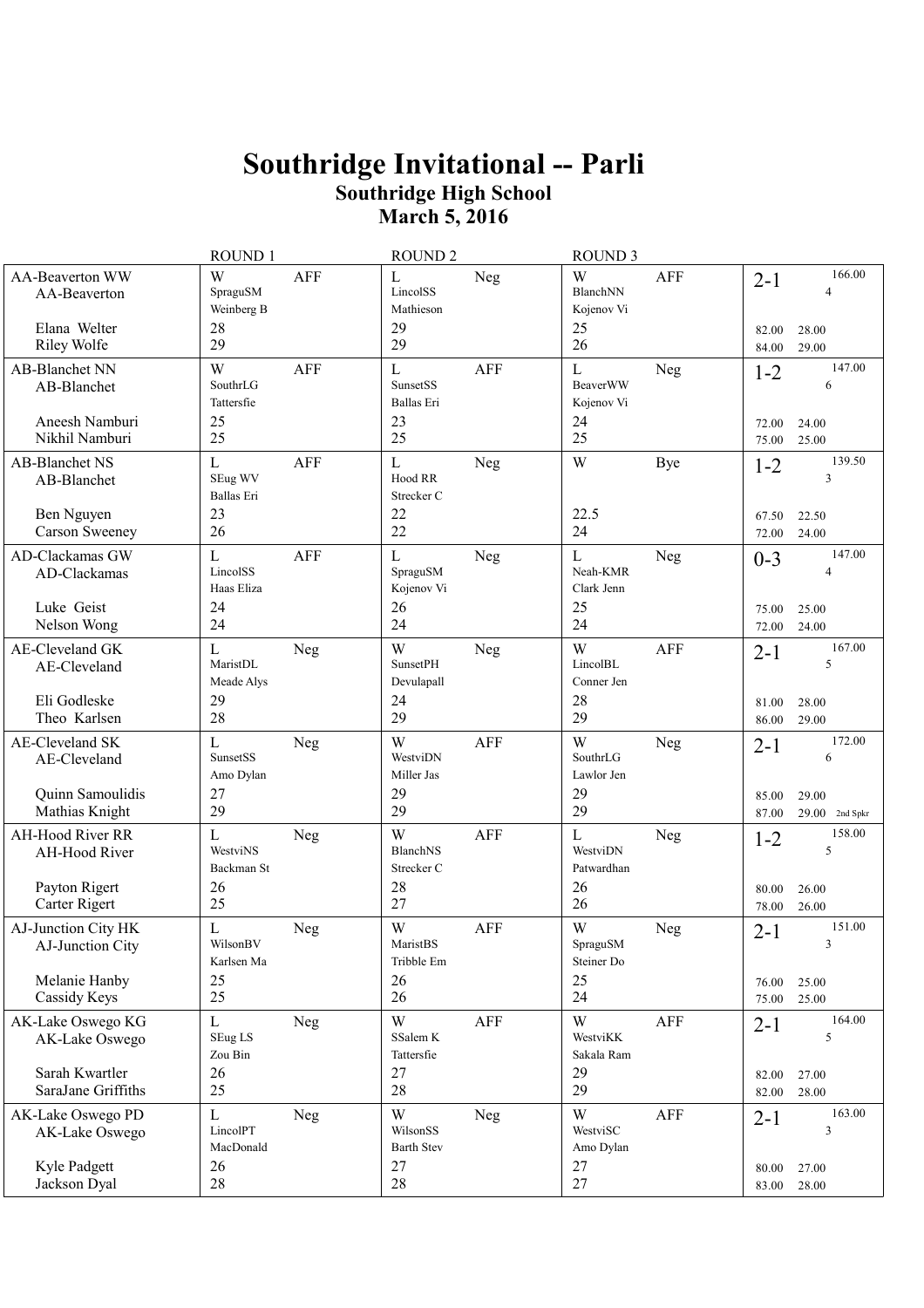|                                                                            | <b>ROUND1</b>                                                  | <b>ROUND 2</b>                                          |            | <b>ROUND 3</b>                                     |            |                           |                                                    |
|----------------------------------------------------------------------------|----------------------------------------------------------------|---------------------------------------------------------|------------|----------------------------------------------------|------------|---------------------------|----------------------------------------------------|
| AL-Lincoln BL<br>AL-Lincoln<br>Ruby Belle Booth<br>Kate LeBlanc            | W<br><b>AFF</b><br>WestviKK<br>Grainey MI<br>29<br>30          | $\Gamma$<br>SouthrJJ<br>Zou Bin<br>25<br>25             | <b>Neg</b> | $\mathbf{L}$<br>ClevelGK<br>Conner Jen<br>28<br>27 | Neg        | $1 - 2$<br>82.00<br>82.00 | 164.00<br>6<br>28.00<br>27.00                      |
| AL-Lincoln NA<br>AL-Lincoln<br>Zachary Nash<br>Maia Abbruzzese             | W<br><b>AFF</b><br><b>SunsetPH</b><br>Morgan-Ste<br>28<br>28   | W<br>SunsetCK<br>Jepson Sue<br>29<br>29                 | Neg        | L<br>MaristDL<br>Mathieson<br>30<br>29             | Neg        | $2 - 1$<br>87.00<br>86.00 | 173.00<br>5<br>$29.00$ 3rd Spkr<br>29.00           |
| AL-Lincoln PT<br>AL-Lincoln<br>Colin Phipps<br>Andria Tattersfield         | <b>AFF</b><br>W<br>Lake OPD<br>MacDonald<br>27<br>29           | W<br>WestviBM<br>Grainey MI<br>28<br>29                 | <b>Neg</b> | L<br>SouthrJJ<br>Gonzales P<br>28<br>28            | <b>AFF</b> | $2 - 1$<br>83.00<br>86.00 | 169.00<br>$\overline{7}$<br>28.00<br>29.00         |
| AL-Lincoln SS<br>AL-Lincoln<br>Hank Sanders<br><b>Jack Sanders</b>         | W<br>Neg<br>ClackaGW<br>Haas Eliza<br>26<br>27                 | W<br><b>BeaverWW</b><br>Mathieson<br>30<br>30           | <b>AFF</b> | $\mathbf{L}$<br>SunsetSS<br>Jepson Sue<br>29<br>30 | Neg        | $2 - 1$<br>85.00<br>87.00 | 172.00<br>5<br>29.00<br>$30.00$ 1st Spkr           |
| <b>AM-Marist BS</b><br>AM-Marist<br>Chase Bond<br>Lindy McCool             | $\mathbf L$<br><b>AFF</b><br>SouthrJJ<br>Liu Kathy<br>24<br>24 | $\mathbf L$<br><b>JCHS HK</b><br>Tribble Em<br>26<br>26 | <b>Neg</b> | L<br><b>SunsetPH</b><br>Tattersfie<br>23<br>24     | AFF        | $0 - 3$<br>73.00<br>74.00 | 147.00<br>6<br>24.00<br>24.00                      |
| AM-Marist DL<br>AM-Marist<br>Maya Dotson<br>Madeleine Shojai               | W<br><b>AFF</b><br>ClevelGK<br>Meade Alys<br>29<br>28          | W<br>SEug WV<br>Gonzales P<br>28<br>27                  | <b>Neg</b> | W<br>LincolNA<br>Mathieson<br>30<br>29             | <b>AFF</b> | $3-0$<br>87.00<br>84.00   | 171.00<br>5<br>1st Seed<br>29.00 4th Spkr<br>28.00 |
| AQ-Neah-Kah-Nie MR<br>AQ-Neah-Kah-Nie<br>SeOnna Moreland<br>Nula Reid      | $\mathbf L$<br>Neg<br>WestviDN<br>Sakala Ram<br>27<br>26       | $\mathbf{L}$<br>WestviKK<br>Hallam Che<br>29<br>29      | Neg        | W<br>ClackaGW<br>Clark Jenn<br>26<br>26            | AFF        | $1 - 2$<br>82.00<br>81.00 | 163.00<br>3<br>27.00<br>26.00                      |
| AU-South Eugene LS<br>AU-South Eugene<br>Alex Leve<br>Ada Sprengelmeyer    | W<br><b>AFF</b><br>Lake OKG<br>Zou Bin<br>25<br>27             | W<br>WestviSC<br>Conner Jen<br>28<br>29                 | Neg        | W<br>WilsonBV<br>Tribble Em<br>30<br>30            | <b>AFF</b> | $3-0$<br>83.00<br>86.00   | 169.00<br>5<br>2nd Seed<br>28.00<br>29.00          |
| AU-South Eugene WV<br>AU-South Eugene<br>Lizzie Warner<br>Ava Vasconcellos | W<br>Neg<br>BlanchNS<br>Ballas Eri<br>27<br>27                 | L<br>MaristDL<br>Gonzales P<br>27<br>27                 | AFF        | L<br>WestviBM<br>Miller Jas<br>26<br>25            | Neg        | $1 - 2$<br>80.00<br>79.00 | 159.00<br>6<br>27.00<br>27.00                      |
| AW-Southridge JJ<br>AW-Southridge<br><b>Austin Jones</b><br>Nolan Jones    | W<br>Neg<br>MaristBS<br>Liu Kathy<br>28<br>29                  | W<br>LincolBL<br>Zou Bin<br>27<br>26                    | AFF        | W<br>LincolPT<br>Gonzales P<br>29<br>30            | <b>Neg</b> | $3-0$<br>84.00<br>85.00   | 169.00<br>3<br>3rd Seed<br>28.00<br>29.00          |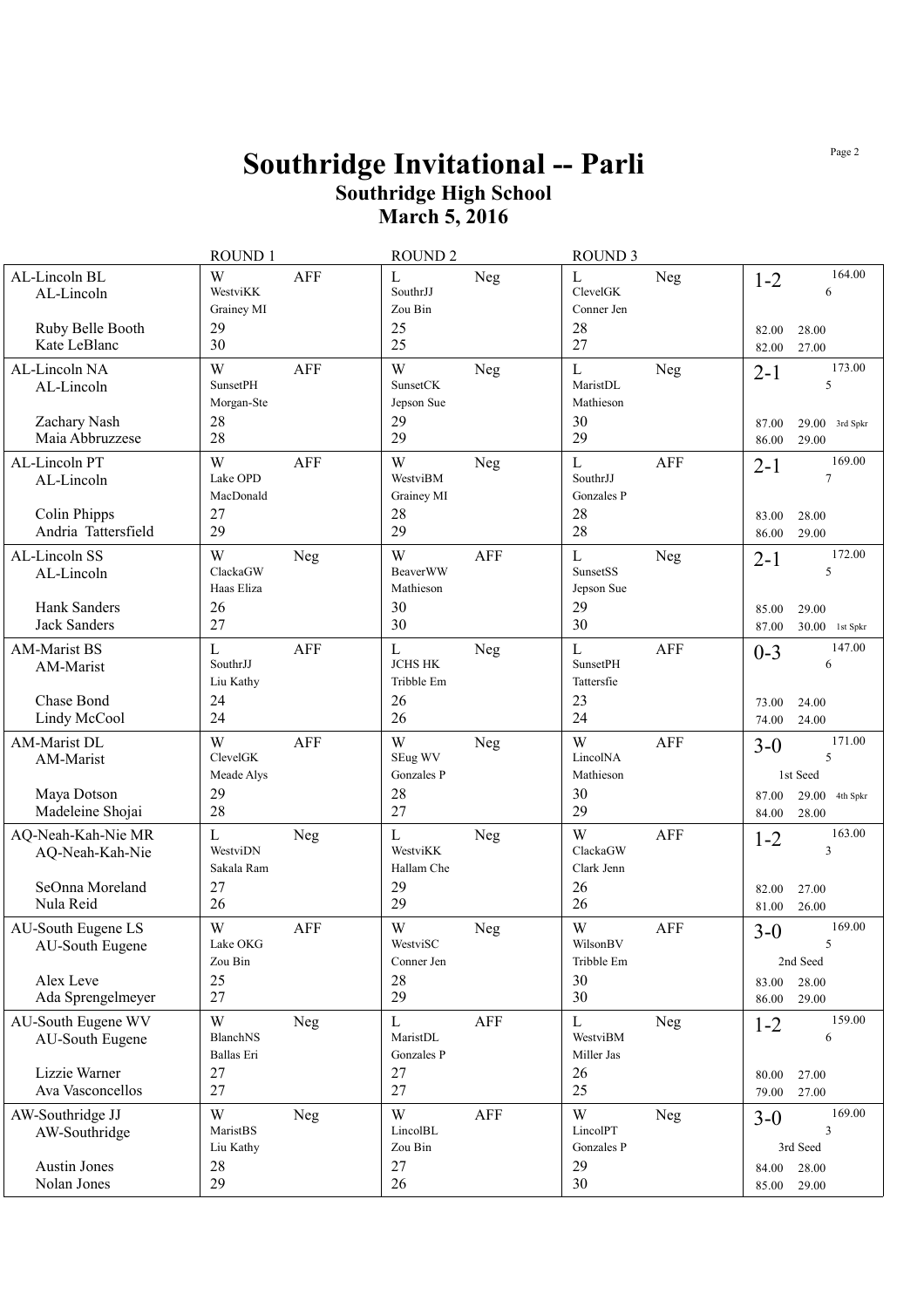|                                                                                              | <b>ROUND1</b>                                            |            | <b>ROUND 2</b>                                     |            | <b>ROUND 3</b>                                           |            |                           |                                            |
|----------------------------------------------------------------------------------------------|----------------------------------------------------------|------------|----------------------------------------------------|------------|----------------------------------------------------------|------------|---------------------------|--------------------------------------------|
| AW-Southridge LG<br>AW-Southridge<br>Edward Liu                                              | L<br>BlanchNN<br>Tattersfie<br>26                        | Neg        | W<br>26.5                                          | Bye        | $\mathbf{L}$<br>ClevelSK<br>Lawlor Jen<br>27             | AFF        | $1 - 2$                   | 157.50<br>5                                |
| Rohan Giulani                                                                                | 24                                                       |            | 26                                                 |            | 28                                                       |            | 79.50<br>78.00            | 26.50<br>26.00                             |
| AZ-Sprague SM<br>AZ-Sprague<br>Olivia Schultz<br>Caitlin Meek                                | $\mathbf L$<br><b>BeaverWW</b><br>Weinberg B<br>25<br>26 | Neg        | W<br>ClackaGW<br>Kojenov Vi<br>25<br>27            | <b>AFF</b> | $\mathbf{L}$<br><b>JCHS HK</b><br>Steiner Do<br>24<br>25 | <b>AFF</b> | $1 - 2$<br>74.00<br>78.00 | 152.00<br>$\overline{4}$<br>25.00<br>26.00 |
| <b>BB-Sunset CK</b><br><b>BB-Sunset</b><br>Weesam Chehab                                     | W<br>SpraguMM<br>Narayan Ba<br>28.5                      | <b>Bye</b> | $\mathbf L$<br>LincolNA<br>Jepson Sue<br>28        | <b>AFF</b> | $\mathbf{L}$<br>WestviNS<br>Iach Loren<br>29             | Neg        | $1 - 2$<br>85.50          | 171.00<br>6<br>28.50                       |
| Raveen Karnik                                                                                | 28.5                                                     |            | 28                                                 |            | 29                                                       |            | 85.50                     | 28.50                                      |
| <b>BB-Sunset PH</b><br><b>BB-Sunset</b><br>Mihir Palan<br>Markab Han                         | L<br>LincolNA<br>Morgan-Ste<br>27<br>27                  | Neg        | $\mathbf L$<br>ClevelGK<br>Devulapall<br>27<br>25  | <b>AFF</b> | W<br>MaristBS<br>Tattersfie<br>26<br>27                  | Neg        | $1 - 2$<br>80.00<br>79.00 | 159.00<br>$\overline{A}$<br>27.00<br>27.00 |
| <b>BB-Sunset SS</b><br><b>BB-Sunset</b><br>Prem Sakala<br>Prajwal Sharma                     | W<br>ClevelSK<br>Amo Dylan<br>27<br>28                   | <b>AFF</b> | W<br>BlanchNN<br><b>Ballas</b> Eri<br>27<br>27     | <b>Neg</b> | W<br>LincolSS<br>Jepson Sue<br>29<br>28                  | AFF        | $3-0$<br>83.00<br>83.00   | 166.00<br>5<br>4th Seed<br>27.00<br>28.00  |
| <b>BD-Westview BM</b><br><b>BD-Westview</b><br>Deven Bishnu<br>Nishit Mishra                 | W<br>SSalem K<br>Sprengelme<br>27<br>26                  | Neg        | $\mathbf L$<br>LincolPT<br>Grainey MI<br>28<br>27  | <b>AFF</b> | W<br>SEug WV<br>Miller Jas<br>27<br>26                   | AFF        | $2 - 1$<br>82.00<br>79.00 | 161.00<br>$\overline{A}$<br>27.00<br>26.00 |
| <b>BD-Westview DN</b><br><b>BD-Westview</b><br>Chaithu Dikkala<br><b>Bharath Namboothiry</b> | W<br>Neah-KMR<br>Sakala Ram<br>26<br>29                  | <b>AFF</b> | $\mathbf{L}$<br>ClevelSK<br>Miller Jas<br>24<br>26 | Neg        | W<br>Hood RR<br>Patwardhan<br>28<br>23                   | <b>AFF</b> | $2 - 1$<br>78.00<br>78.00 | 156.00<br>$\overline{A}$<br>26.00<br>26.00 |
| <b>BD-Westview KK</b><br><b>BD-Westview</b><br>Rahul Kajjam<br>Neranjan Kuppuswamy           | L<br>LincolBL<br>Grainey MI<br>27<br>28                  | Neg        | W<br>Neah-KMR<br>Hallam Che<br>26<br>25            | <b>AFF</b> | L<br>Lake OKG<br>Sakala Ram<br>27<br>26                  | Neg        | $1 - 2$<br>80.00<br>79.00 | 159.00<br>$\overline{4}$<br>27.00<br>26.00 |
| <b>BD-Westview NS</b><br><b>BD-Westview</b><br>Advaith Nair<br>Rohith Sudhakar               | W<br>Hood RR<br>Backman St<br>28<br>26                   | AFF        | $\mathbf L$<br>WilsonBV<br>Clark Jenn<br>29<br>27  | Neg        | W<br><b>SunsetCK</b><br>Iach Loren<br>30<br>29           | AFF        | $2 - 1$<br>87.00<br>82.00 | 169.00<br>$\overline{4}$<br>29.00<br>27.00 |
| <b>BD-Westview SC</b><br><b>BD-Westview</b><br>Saisreekar Singam                             | W<br>WilsonSS<br>Russell Ci<br>28                        | AFF        | $\mathbf L$<br>SEug LS<br>Conner Jen<br>27         | AFF        | $\mathbf L$<br>Lake OPD<br>Amo Dylan<br>26               | Neg        | $1 - 2$<br>81.00          | 161.00<br>5<br>27.00                       |
| Grant Chen                                                                                   | 27                                                       |            | 27                                                 |            | 26                                                       |            | $80.00\quad 27.00$        |                                            |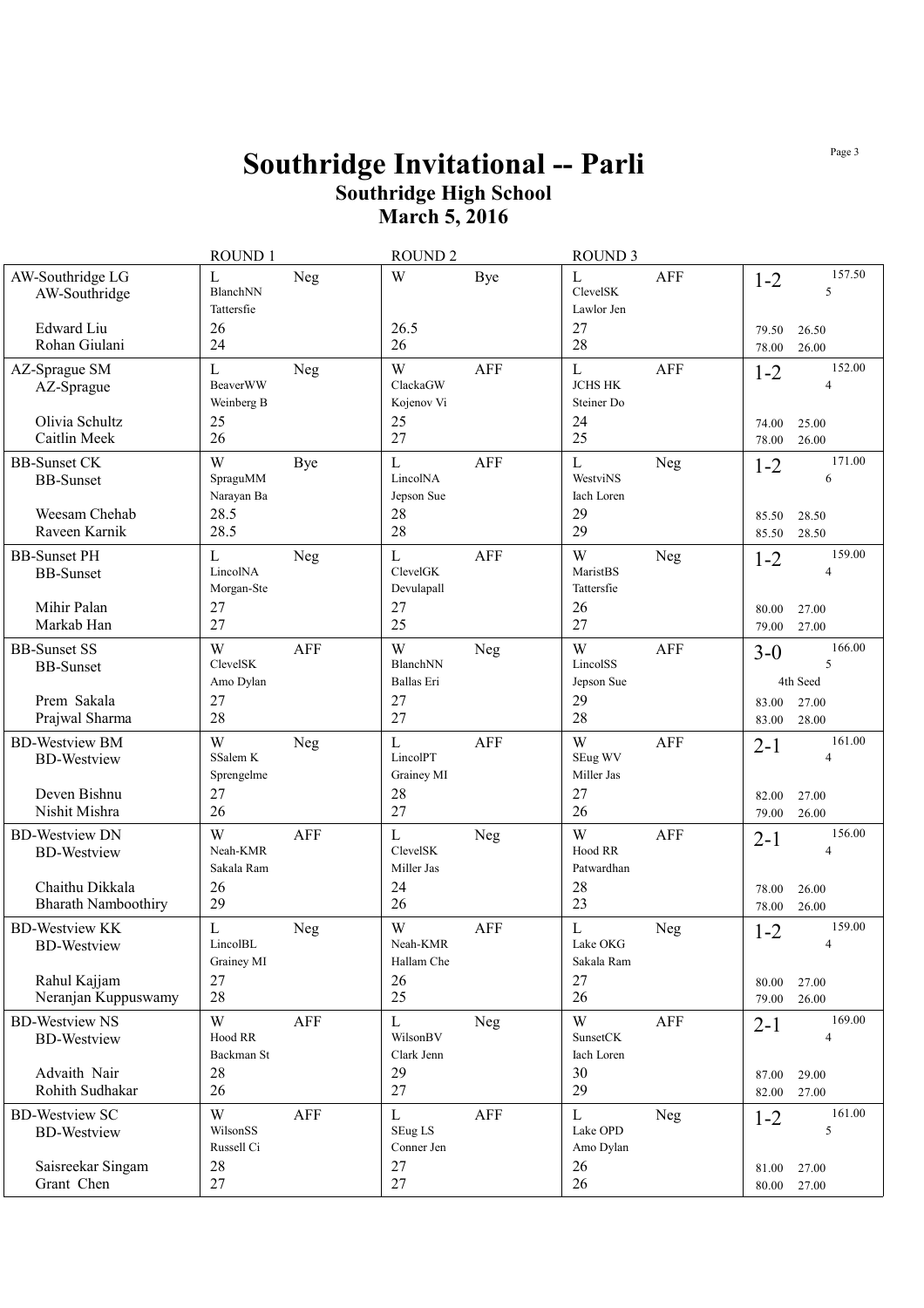|                                            | ROUND <sub>1</sub>                |     | ROUND <sub>2</sub>                 |     | ROUND <sub>3</sub>         |     |                |                |
|--------------------------------------------|-----------------------------------|-----|------------------------------------|-----|----------------------------|-----|----------------|----------------|
| <b>BE-Wilson FV</b><br>BE-Wilson           | W<br><b>JCHS HK</b><br>Karlsen Ma | AFF | W<br>WestviNS<br>Clark Jenn        | AFF | L<br>SEug LS<br>Tribble Em | Neg | $2 - 1$        | 164.00         |
| Jaren Friesen<br>Carter Van Vleet          | 27<br>27                          |     | 26<br>28                           |     | 28<br>28                   |     | 81.00<br>83.00 | 27.00<br>28.00 |
| BE-Wilson SS<br>BE-Wilson                  | WestviSC<br>Russell Ci            | Neg | L<br>Lake OPD<br><b>Barth Stev</b> | AFF | L<br>SSalem K<br>MacDonald | Neg | $0 - 3$        | 159.00<br>4    |
| William Sweek<br>Bryce Snyder              | 27<br>27                          |     | 26<br>25                           |     | 26<br>28                   |     | 79.00<br>80.00 | 26.00<br>27.00 |
| BF-South Salem KI<br><b>BF-South Salem</b> | WestviBM<br>Sprengelme            | AFF | L<br>Lake OKG<br>Tattersfie        | Neg | W<br>WilsonSS<br>MacDonald | AFF | $1 - 2$        | 156.00<br>4    |
| Alex Knorr<br>Nadia Isom                   | 25<br>24                          |     | 27<br>26                           |     | 27<br>27                   |     | 79.00<br>77.00 | 27.00<br>26.00 |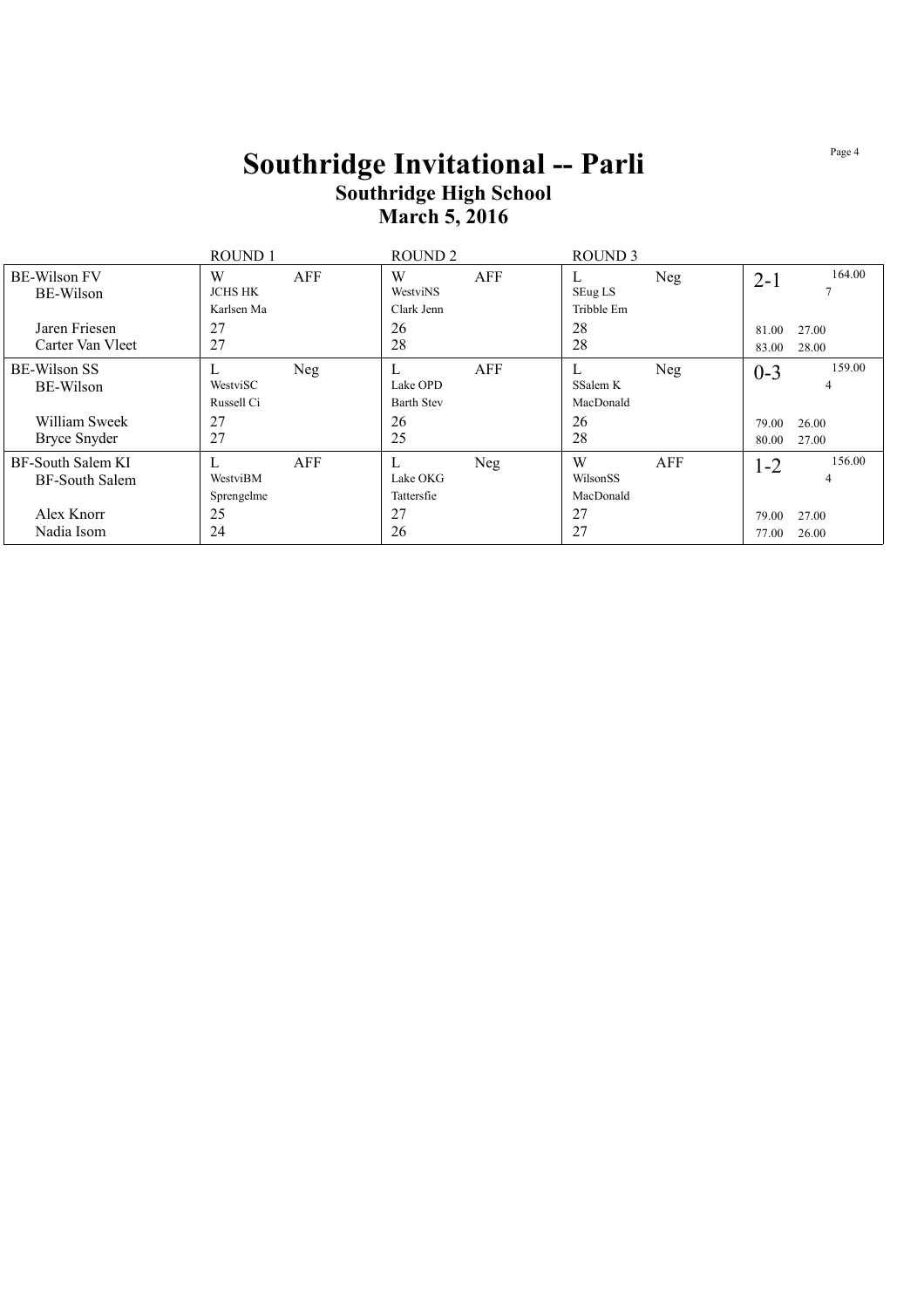## **Division: Parli**

1 AM-Marist DL (Maya Dotson & Madeleine Shojai) 2 AU-South Eugene LS (Alex Leve & Ada Sprengelmeyer) 4 BB-Sunset SS (Prem Sakala & Prajwal Sharma) **SunsetSS SouthrJJ**

3 AW-Southridge JJ (Austin Jones & Nolan Jones)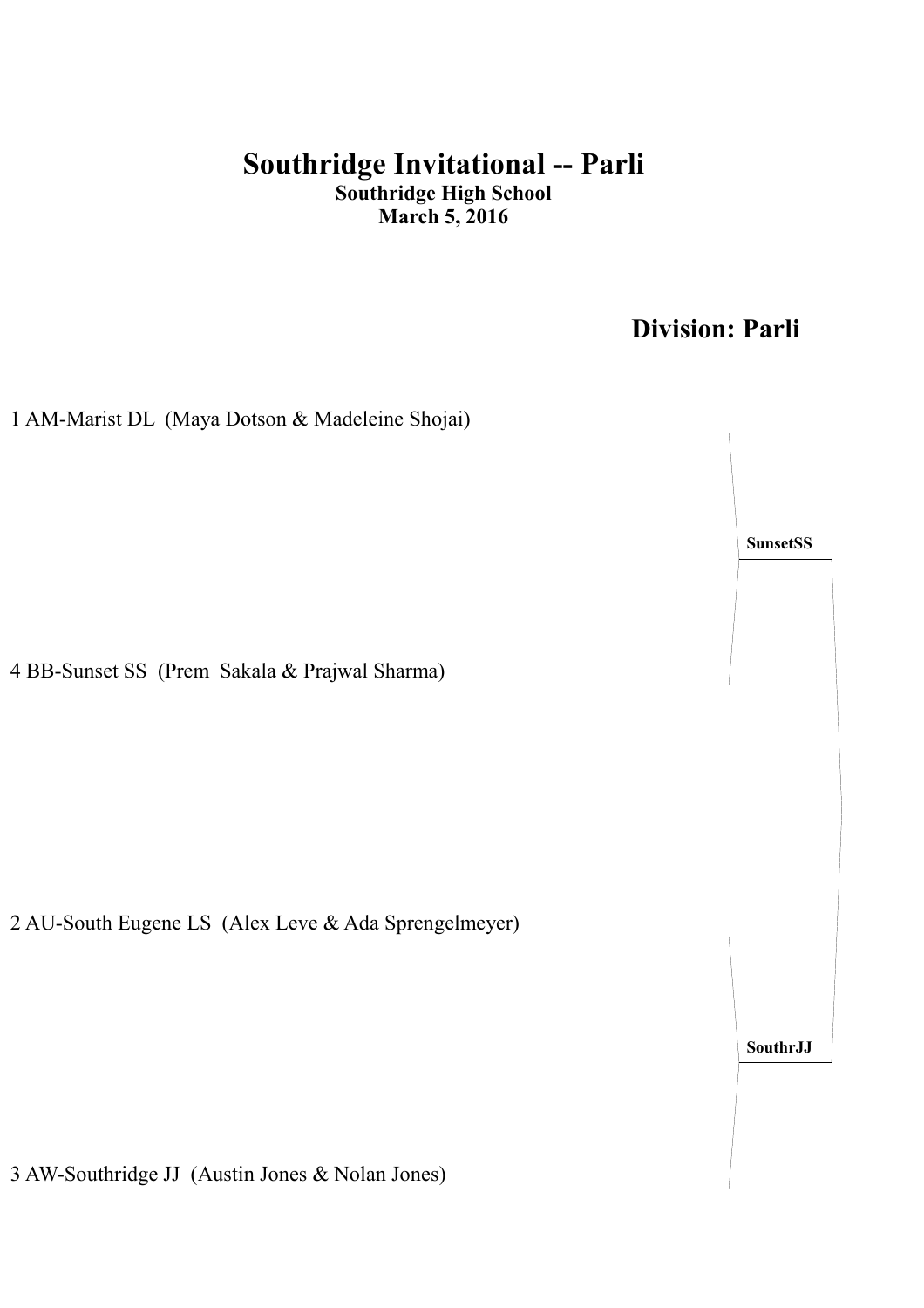|                                                                   | ROUND 1                                               | <b>ROUND 2</b>                                                   | <b>ROUND 3</b>                                               |                                                                        |
|-------------------------------------------------------------------|-------------------------------------------------------|------------------------------------------------------------------|--------------------------------------------------------------|------------------------------------------------------------------------|
| AH-Hood River KH<br>AH-Hood River<br>Talon Kennedy<br>Hannah Hart | W<br>Neg<br>Lake OOL<br>Devulapall<br>26<br>28        | W<br>Neg<br>SunsetKS<br>Moore Lace<br>25<br>29                   | L<br><b>AFF</b><br>LincolMD<br>Garg Manoj<br>27<br>27        | 162.00<br>$2 - 1$<br>6<br>78.00<br>26.00<br>84.00<br>28.00             |
| AH-Hood River LW<br>AH-Hood River                                 | W<br><b>Neg</b><br>SouthrEL<br>Mathieson              | L<br>Neg<br>MHS PG<br>Narayan Ba                                 | $\mathbf L$<br><b>AFF</b><br>SunsetEP<br><b>Barth Stev</b>   | 168.00<br>$1 - 2$<br>6                                                 |
| Mason Leavitt<br>Amy Webber                                       | 28<br>30                                              | 28<br>26                                                         | 27<br>29                                                     | 83.00<br>28.00<br>29.00<br>85.00                                       |
| AK-Lake Oswego OL<br>AK-Lake Oswego<br>Jason O'Brien              | $\mathbf{L}$<br>AFF<br>Hood KH<br>Devulapall<br>25    | W<br>Neg<br><b>SunsetBP</b><br>Jones Bruc<br>28                  | W<br>AFF<br><b>SunsetBW</b><br>Campos-Dav<br>29              | 169.00<br>$2 - 1$<br>3<br>82.00<br>28.00                               |
| Joe Lantow                                                        | 28                                                    | 29                                                               | 30                                                           | 87.00<br>$29.00$ 1st Spkr                                              |
| AK-Lake Oswego ZL<br>AK-Lake Oswego<br>Allen Zhang<br>James Liu   | W<br>AFF<br>SunsetCD<br>Clark Jenn<br>27<br>28        | $\mathbf{L}$<br><b>AFF</b><br>LincolMD<br>Guliani Ja<br>24<br>26 | W<br><b>Neg</b><br>SunsetKS<br><b>Buttrick D</b><br>26<br>28 | 159.00<br>$2 - 1$<br>5<br>77.00<br>26.00<br>28.00<br>82.00             |
| AL-Lincoln BC<br>AL-Lincoln                                       | L<br>AFF<br><b>SunsetBW</b><br>Clark Jenn             | $\mathbf L$<br>Neg<br><b>SunsetPS</b><br>Jones Bruc              | W<br>AFF<br><b>SunsetBP</b><br>Campos-Dav                    | 168.00<br>$1 - 2$<br>2                                                 |
| Zenzo Beresford<br>Srinik Chinnam                                 | 27<br>28                                              | 27<br>27                                                         | 29<br>30                                                     | 83.00<br>27.00<br>28.00<br>85.00                                       |
| AL-Lincoln LD<br>AL-Lincoln                                       | L<br><b>AFF</b><br>MHS PG<br>Mathieson                | $\mathbf L$<br><b>AFF</b><br>SunsetSJ<br>Lantz Eric              | $\mathbf L$<br>AFF<br>SunsetCD<br>Apte Vinee                 | 152.00<br>$0 - 3$<br>4                                                 |
| Chelsea Li<br>Sydney Dunn                                         | 29<br>28                                              | 23<br>24                                                         | 23<br>25                                                     | 75.00<br>23.00<br>25.00<br>77.00                                       |
| AL-Lincoln MD<br>AL-Lincoln<br>Laurel McGrane<br>Kelsey Dunn      | W<br>Neg<br><b>SunsetPS</b><br>Strecker C<br>28<br>27 | W<br>Neg<br>Lake OZL<br>Guliani Ja<br>28<br>28                   | W<br><b>Neg</b><br>Hood KH<br>Garg Manoj<br>26<br>25         | 162.00<br>$3 - 0$<br>5<br>2nd Seed<br>82.00<br>28.00<br>27.00<br>80.00 |
| AL-Lincoln SW<br>AL-Lincoln                                       | W<br>AFF<br>SunsetEP<br><b>Breazile S</b>             | L<br><b>AFF</b><br>WestviJM<br>Guliani Ja                        | W<br><b>AFF</b><br><b>SunsetPS</b><br>Altotsky P             | 161.00<br>$2 - 1$<br>6                                                 |
| Adam Selker<br>Serenity Wade                                      | 27<br>28                                              | 27<br>26                                                         | 26<br>27                                                     | 27.00<br>80.00<br>81.00<br>27.00                                       |
| AP-McMinnville PG<br>AP-McMinnville                               | W<br><b>Neg</b><br>LincolLD<br>Mathieson              | W<br>AFF<br>Hood LW<br>Narayan Ba                                | $\mathbf L$<br>AFF<br>WestviJM<br>Altotsky P                 | 172.00<br>$2 - 1$<br>4<br>4th Seed                                     |
| Benjamin Pollak<br>Joe Gullo                                      | 30<br>30                                              | 28<br>28                                                         | 28<br>28                                                     | $28.00$ 3rd Spkr<br>86.00<br>$28.00$ 4th Spkr<br>86.00                 |
| AP-McMinnville SB<br>AP-McMinnville                               | W<br><b>Neg</b><br><b>SunsetBP</b><br>Devulapall      | W<br>Neg<br>SunsetDD<br>Moore Lace                               | W<br><b>Neg</b><br>SouthrMD<br>Garg Manoj                    | 160.00<br>$3-0$<br>$\overline{c}$<br>3rd Seed                          |
| Matt Stefansky<br>Seth Buck                                       | 28<br>26                                              | 27<br>27                                                         | 25<br>27                                                     | 80.00<br>27.00<br>27.00<br>80.00                                       |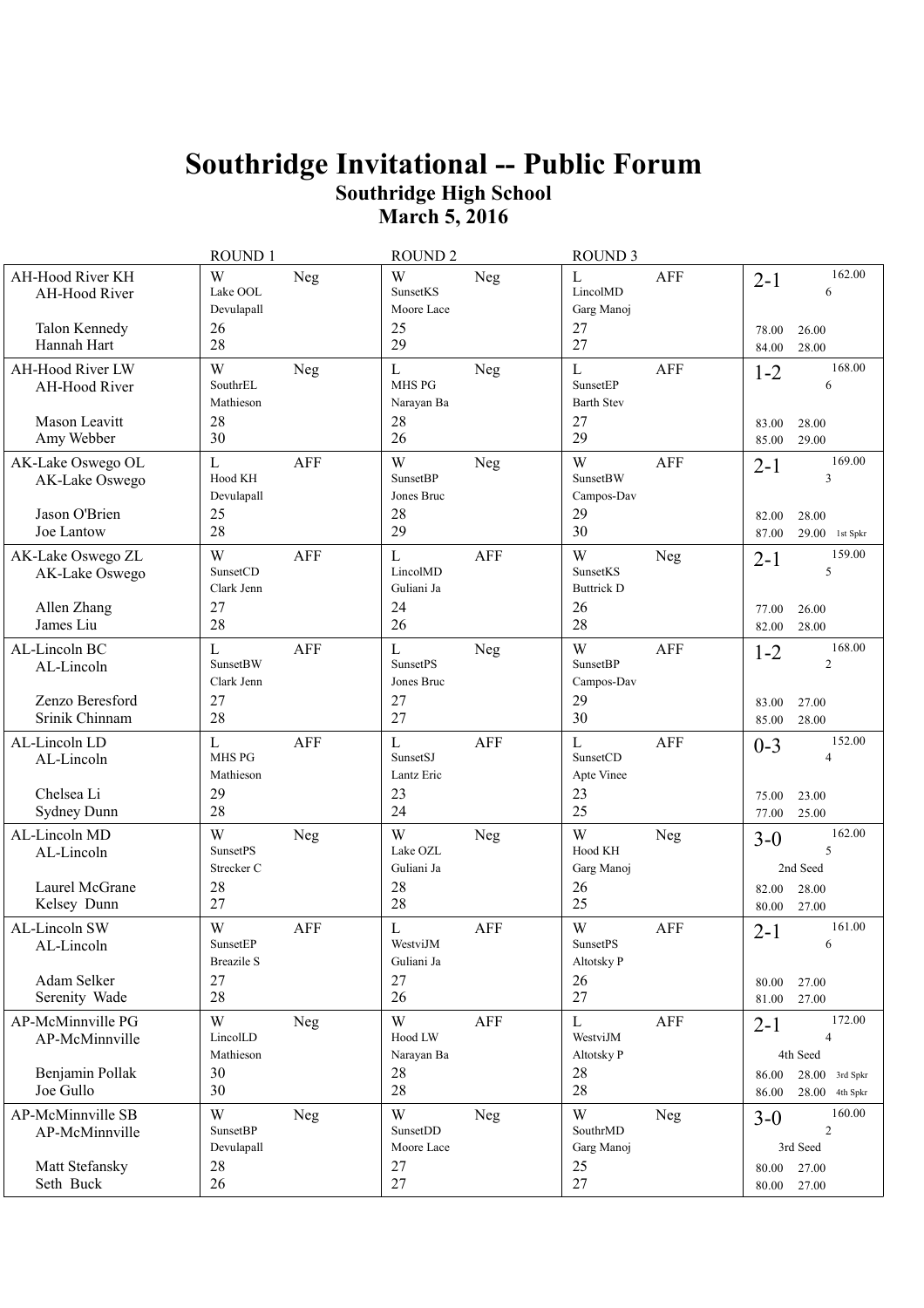|                                                                                  | ROUND 1                                                          | <b>ROUND 2</b>                                    |            | <b>ROUND 3</b>                                            |            |                           |                                            |
|----------------------------------------------------------------------------------|------------------------------------------------------------------|---------------------------------------------------|------------|-----------------------------------------------------------|------------|---------------------------|--------------------------------------------|
| AP-McMinnville WD<br>AP-McMinnville<br>Eli Wiles<br><b>Tommy Douglass</b>        | $\mathbf L$<br>Neg<br>SunsetKS<br>Xie Qing<br>25<br>26           | $\mathbf L$<br>SunsetEP<br>Morgan-Ste<br>27<br>27 | <b>AFF</b> | W<br>SunsetDD<br><b>Buttrick D</b><br>28<br>27            | <b>AFF</b> | $1 - 2$<br>80.00<br>80.00 | 160.00<br>3<br>27.00<br>27.00              |
| AW-Southridge EL<br>AW-Southridge                                                | $\mathbf L$<br><b>AFF</b><br>Hood LW<br>Mathieson                | W<br>SunsetCD<br>Morgan-Ste                       | Neg        | W<br>SunsetSJ<br>Apte Vinee                               | Neg        | $2 - 1$                   | 166.00<br>3                                |
| Jeremy Erroba<br>Jenny Li                                                        | 29<br>27                                                         | 28<br>28                                          |            | 28<br>26                                                  |            | 85.00<br>81.00            | 28.00<br>27.00                             |
| AW-Southridge MD<br>AW-Southridge<br>Joey Miller                                 | W<br><b>AFF</b><br>SunsetSJ<br><b>Breazile S</b><br>26           | W<br><b>SunsetBW</b><br>Narayan Ba<br>27          | Neg        | $\mathbf L$<br>MHS SB<br>Garg Manoj<br>24                 | <b>AFF</b> | $2 - 1$<br>77.00          | 154.00<br>5<br>26.00                       |
| Julia Dayton                                                                     | 28                                                               | 26                                                |            | 23                                                        |            | 77.00                     | 26.00                                      |
| <b>BB-Sunset BP</b><br><b>BB-Sunset</b><br>Neel Balusa<br>Om Parekh              | $\mathbf L$<br><b>AFF</b><br>MHS SB<br>Devulapall<br>25<br>28    | $\mathbf L$<br>Lake OOL<br>Jones Bruc<br>26<br>27 | <b>AFF</b> | L<br>LincolBC<br>Campos-Dav<br>29<br>29                   | Neg        | $0 - 3$<br>80.00<br>84.00 | 164.00<br>6<br>26.00<br>28.00              |
| <b>BB-Sunset BW</b><br><b>BB-Sunset</b><br>Chitali Buge                          | W<br><b>Neg</b><br>LincolBC<br>Clark Jenn<br>26                  | $\mathbf L$<br>SouthrMD<br>Narayan Ba<br>22       | <b>AFF</b> | $\mathbf{L}$<br>Lake OOL<br>Campos-Dav<br>27              | Neg        | $1 - 2$<br>75.00          | 155.00<br>5<br>26.00                       |
| Prajna Woonnimani                                                                | 27                                                               | 25                                                |            | 28                                                        |            | 80.00                     | 27.00                                      |
| <b>BB-Sunset CD</b><br><b>BB-Sunset</b><br>Tanya Chen<br>Anusha Dixit            | $\mathbf L$<br><b>Neg</b><br>Lake OZL<br>Clark Jenn<br>27<br>28  | $\mathbf L$<br>SouthrEL<br>Morgan-Ste<br>27<br>27 | <b>AFF</b> | W<br>LincolLD<br>Apte Vinee<br>26<br>27                   | Neg        | $1 - 2$<br>80.00<br>82.00 | 162.00<br>$\overline{4}$<br>27.00<br>27.00 |
| <b>BB-Sunset DD</b><br><b>BB-Sunset</b><br>Rohan Dharmadhikari<br>Vinay Deshmukh | $\mathbf L$<br><b>AFF</b><br>WestviJM<br>Strecker C<br>26<br>25  | $\mathbf L$<br>MHS SB<br>Moore Lace<br>25<br>26   | <b>AFF</b> | L<br>MHS WD<br><b>Buttrick D</b><br>26<br>24              | Neg        | $0 - 3$<br>77.00<br>75.00 | 152.00<br>7<br>26.00<br>25.00              |
| <b>BB-Sunset EP</b><br><b>BB-Sunset</b><br>Sruthi Eapen<br>Bianca Pak            | $\mathbf{L}$<br>Neg<br>LincolSW<br>Breazile S<br>27<br>26        | W<br>MHS WD<br>Morgan-Ste<br>29<br>29             | Neg        | W<br>Hood LW<br><b>Barth Stev</b><br>29<br>29             | Neg        | $2 - 1$<br>85.00<br>84.00 | 169.00<br>$\overline{4}$<br>29.00<br>29.00 |
| <b>BB-Sunset KS</b><br><b>BB-Sunset</b><br>Nimisha Kapur<br>Sneha Sinha          | W<br>AFF<br>MHS WD<br>Xie Qing<br>26<br>27                       | $\mathbf{L}$<br>Hood KH<br>Moore Lace<br>27<br>27 | AFF        | $\mathbf{L}$<br>Lake OZL<br><b>Buttrick D</b><br>26<br>25 | AFF        | $1 - 2$<br>79.00<br>79.00 | 158.00<br>5<br>26.00<br>27.00              |
| <b>BB-Sunset PS</b><br><b>BB-Sunset</b><br>Nathan Purwosumarto<br>Ke Shen        | $\mathbf{L}$<br><b>AFF</b><br>LincolMD<br>Strecker C<br>26<br>27 | W<br>LincolBC<br>Jones Bruc<br>27<br>27           | AFF        | $\mathbf{L}$<br>LincolSW<br>Altotsky P<br>27<br>25        | Neg        | $1 - 2$<br>80.00<br>79.00 | 159.00<br>6<br>27.00<br>27.00              |
|                                                                                  |                                                                  |                                                   |            |                                                           |            |                           |                                            |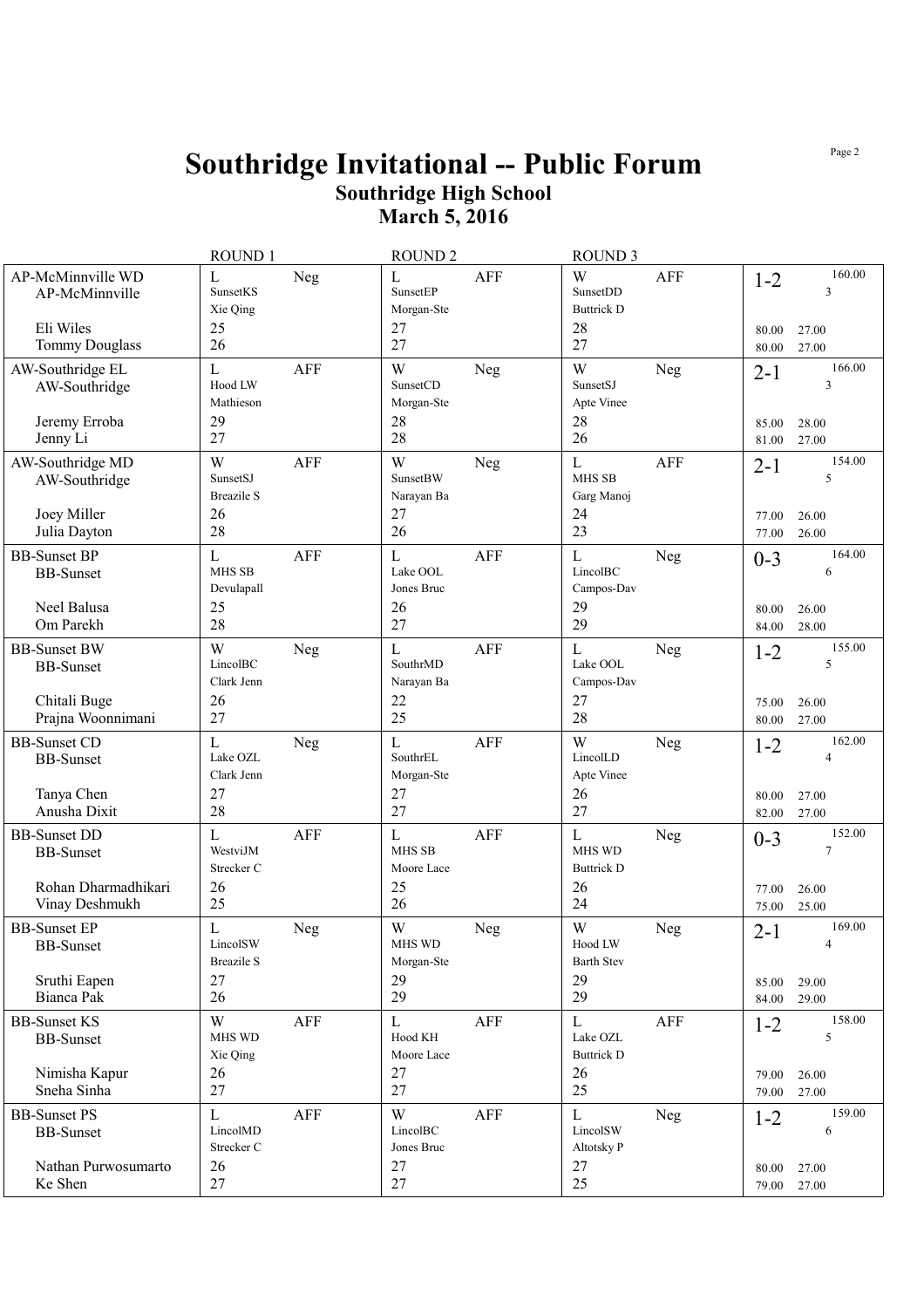|                                             | ROUND 1                       |     | ROUND <sub>2</sub>          |     | ROUND 3                   |            |                |                           |
|---------------------------------------------|-------------------------------|-----|-----------------------------|-----|---------------------------|------------|----------------|---------------------------|
| <b>BB-Sunset SJ</b><br><b>BB-Sunset</b>     | SouthrMD<br><b>Breazile S</b> | Neg | W<br>LincolLD<br>Lantz Eric | Neg | SouthrEL<br>Apte Vinee    | <b>AFF</b> | 1-2            | 161.00<br>4               |
| Sarthak Shah<br>Urvi Joshi                  | 26<br>26                      |     | 27<br>28                    |     | 29<br>25                  |            | 82.00<br>79.00 | 27.00<br>26.00            |
| <b>BD-Westview JM</b><br><b>BD-Westview</b> | W<br>SunsetDD<br>Strecker C   | Neg | W<br>LincolSW<br>Guliani Ja | Neg | W<br>MHS PG<br>Altotsky P | Neg        | $3-0$          | 168.00<br>1st Seed        |
| Anisha Javadekar<br>Mallika Moghe           | 27<br>30                      |     | 27<br>28                    |     | 28<br>28                  |            | 82.00<br>86.00 | 27.00<br>$28.00$ 2nd Spkr |